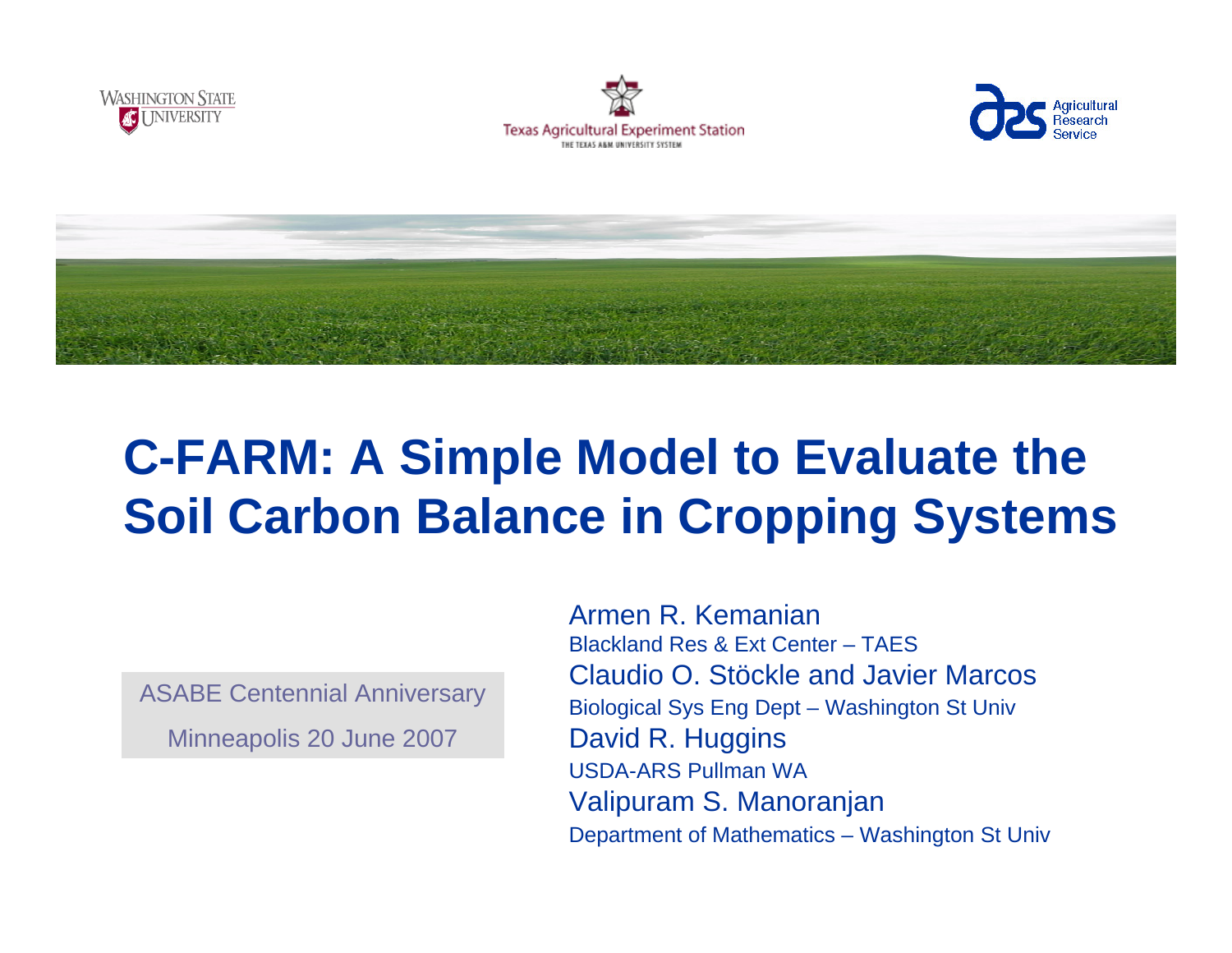## **Introduction Carbon Cycling Modeling Relevance**





 **There is a strong demand for methods to compute and certify the soil carbon balance under different agricultural managements due to both environmental concerns and to support the carbon and environmental credits markets**

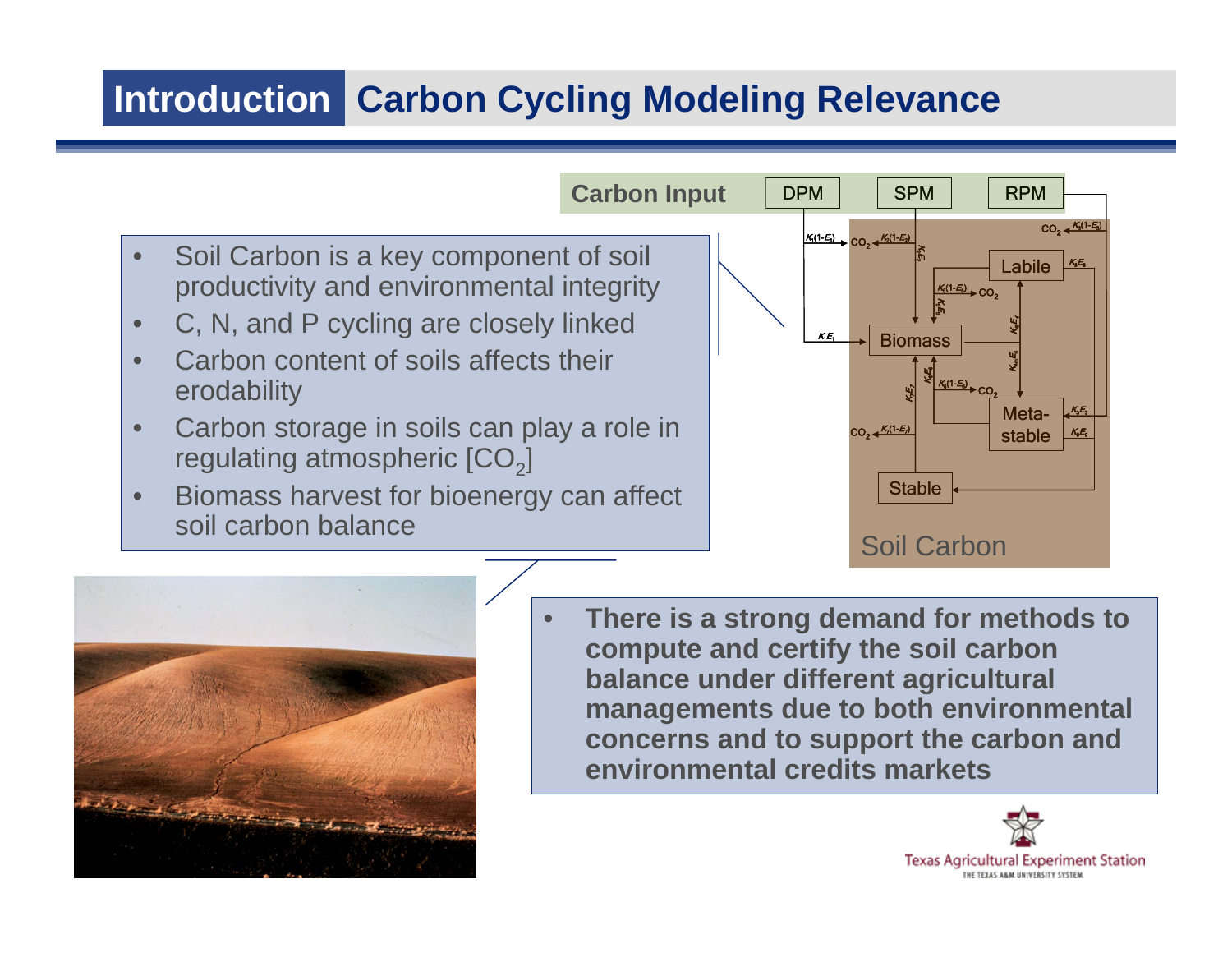## **Objective Develop a tool to compute soil C balance**

- $\bullet$ The following are desirable features of a soil carbon model:
	- Simple structure
	- Consider the entire soil profile
	- No or minimum calibration needs
	- Transferable across locations
	- Consider environmental and management effects on soil carbon turnover
	- Accommodate different management scenarios

 $A_n$ **AB B**<sub>w</sub>





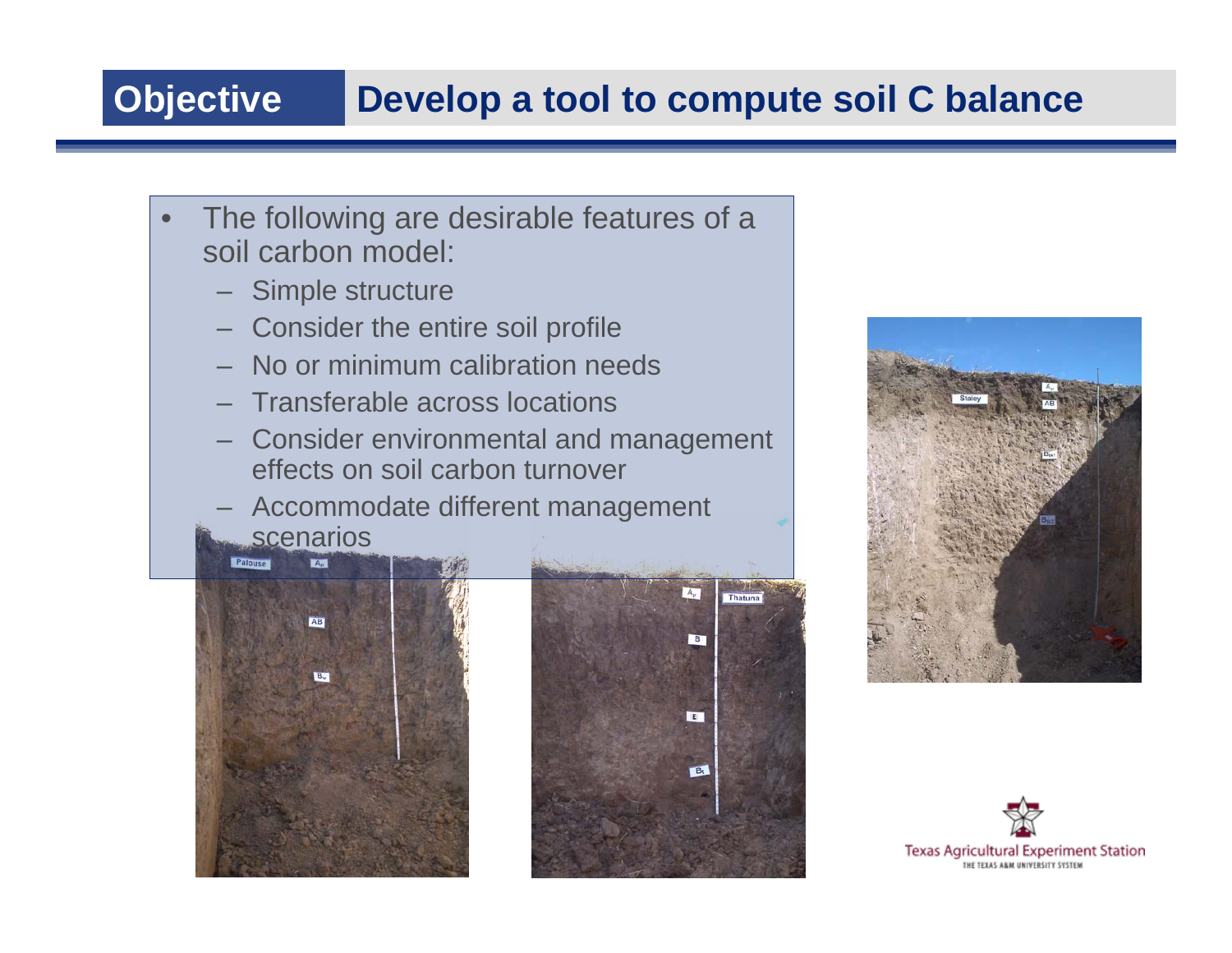### **Concept evolution | More than a century of research**

- $\bullet$ Hénin and Dupuis (1945): carbon balance
- $\bullet$ Jansson (1958): tracer experiments
- •Swift (1979): the cascade of decomposition
- •Jenkinson and Rayner (1977): multiple carbon pools, Roth-C model
- •Paul & coworkers (1979 - present)
- •Phoenix model (McGill et al. 1981)
- •Century, NCSoil, Verberne et al. (1980 - 1990)
- •Hassink & Withmore (1997): Carbon saturation



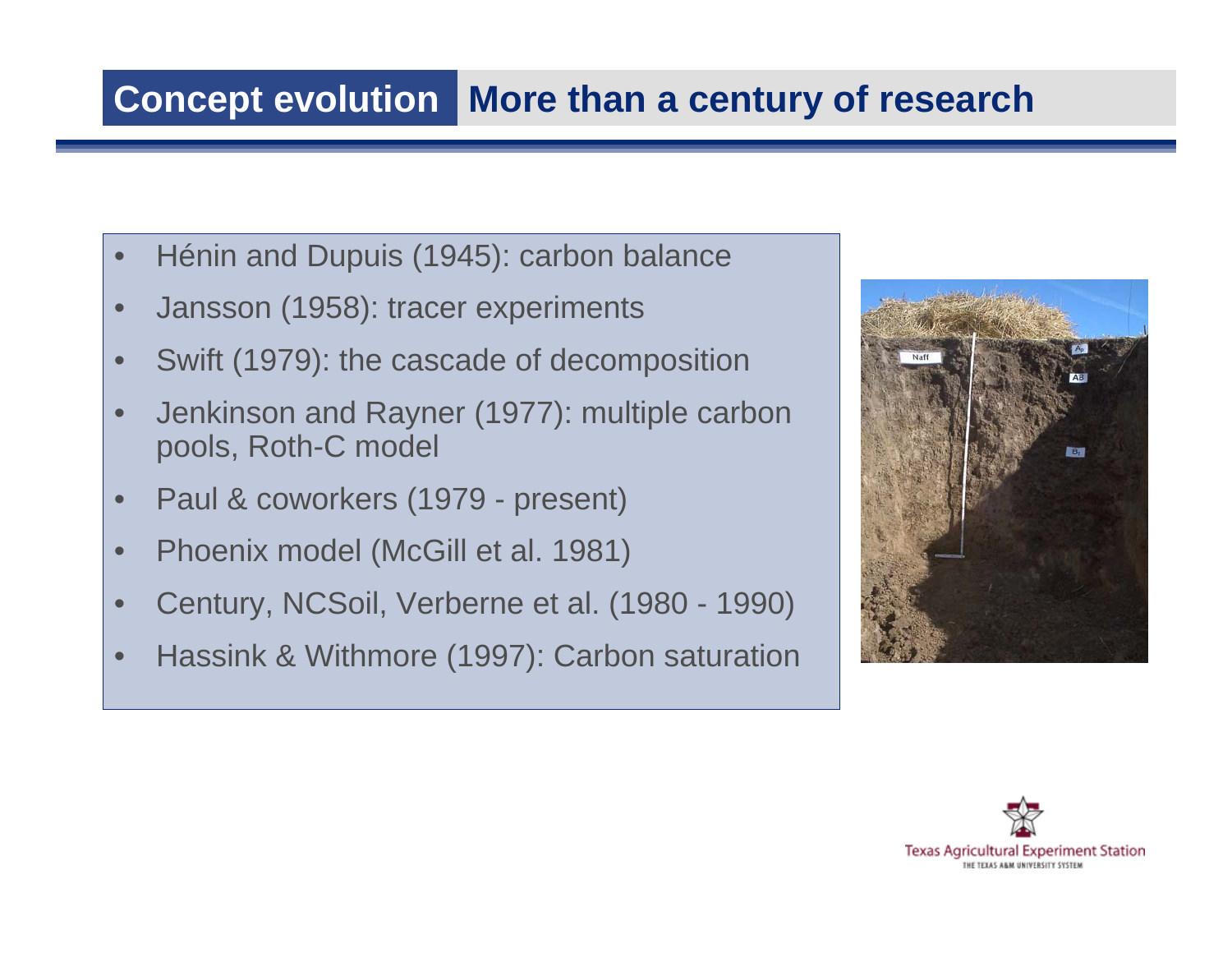## **Challenge Quantitative treatment of complex processes**



- •Alternative approaches to treat this complexity:
	- Multiple carbon pools with fixed properties
	- **Only one carbon pool, with variable properties**
	- Multiple carbon pools with variable properties
- $\bullet$ Soil organic matter is composed of fractions with varying (continuum) turnover rates
- •At best, SOM is treated as composed of discrete fractions with distinct properties

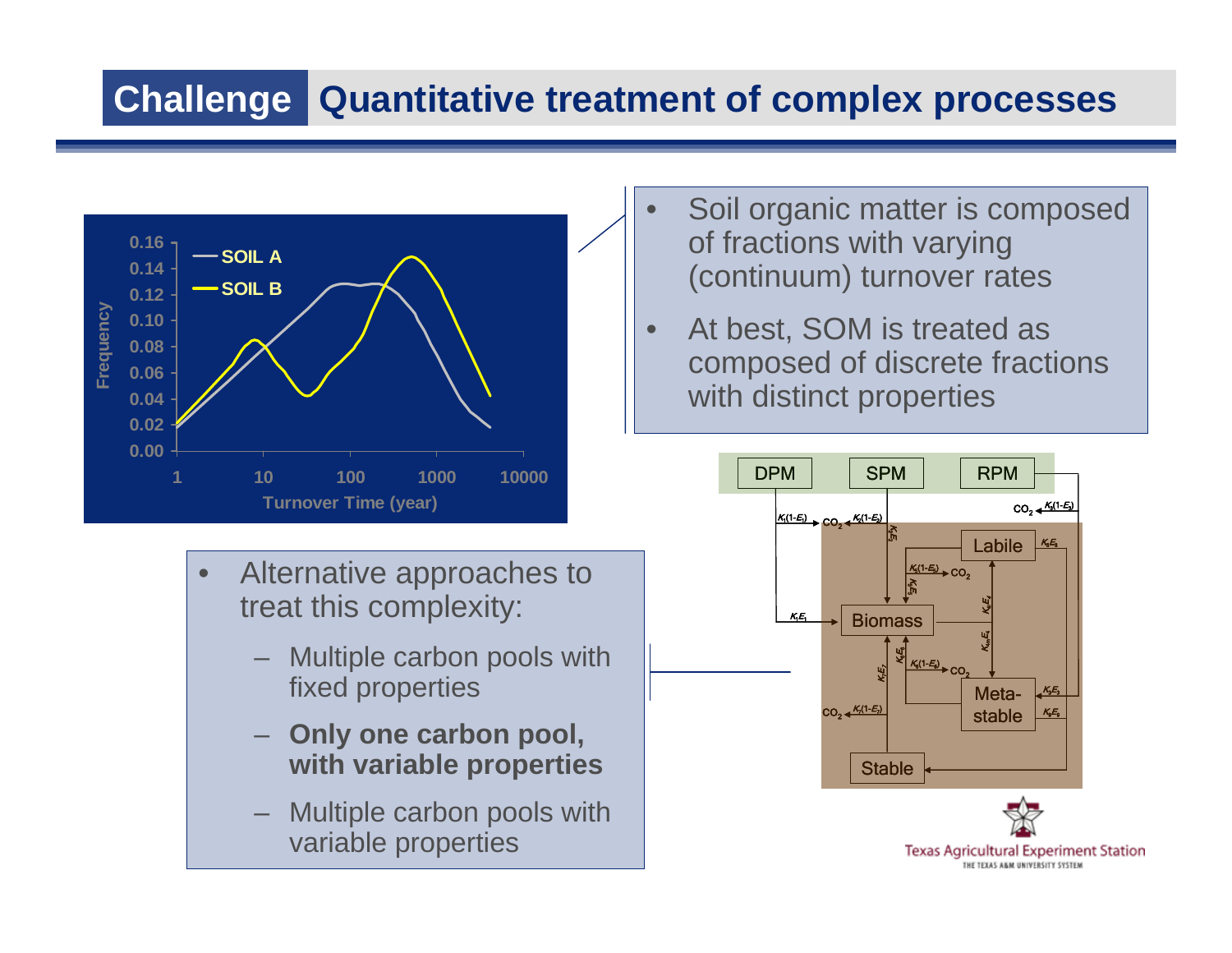```
Change in Carbon Storage = Inputs - Outputs
Hénin and Dupuis (1945) dCs/dt =hCidC_x/dt = hC_i - kC_s\mathcal{C}_{\text{s}} is the soil organic Carbon (Mg ha<sup>-1</sup>)
t is time (year)
h is the humification constant
C_i is the carbon input
k is the apparent soil turnover rate
```


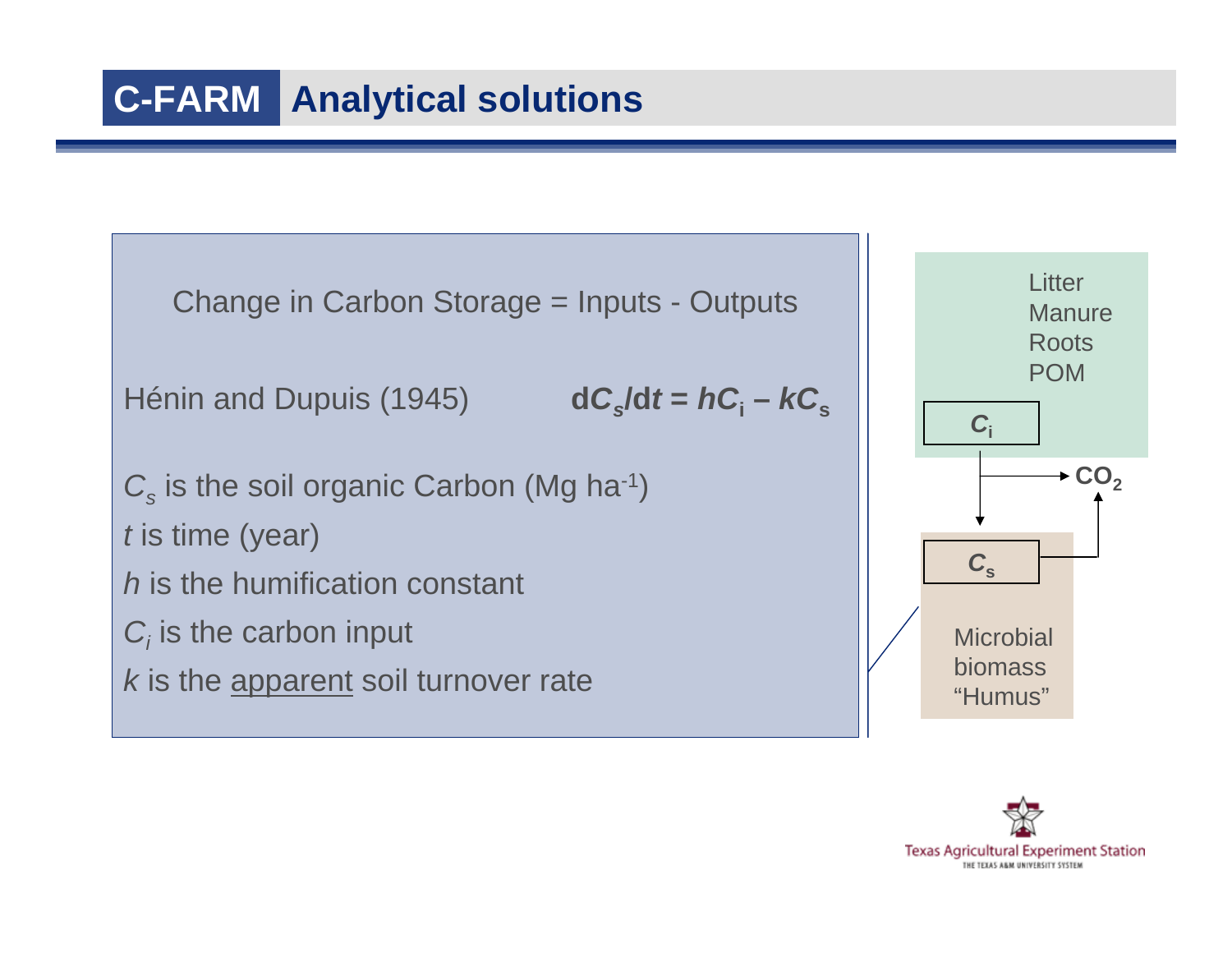Change in Carbon Storage = Inputs - Outputs

 $\mathbf{d} \mathbf{C}_{\mathrm{s}}/\mathbf{d}t = \mathbf{h}_{\mathrm{x}}(\mathbf{1}-\mathbf{C}_{\mathrm{s}}/\mathbf{C}_{\mathrm{x}})\mathbf{C}_{\mathrm{i}} - \mathbf{k}\mathbf{C}_{\mathrm{s}}$ 

$$
C_{\rm s}(t) = h_{\rm x} C_{\rm i}/c + (C_{\rm o} - h_{\rm x} C_{\rm i}/c) \exp(-ct)
$$

 $c = h_x C_i/C_x + k$ 

 $h_{\mathsf{x}}$  is the maximum humification  $\textit{\textbf{C}}_{\textsf{x}}$  is the maximum soil carbon carrying capacity (Mg ha<sup>-1</sup>)



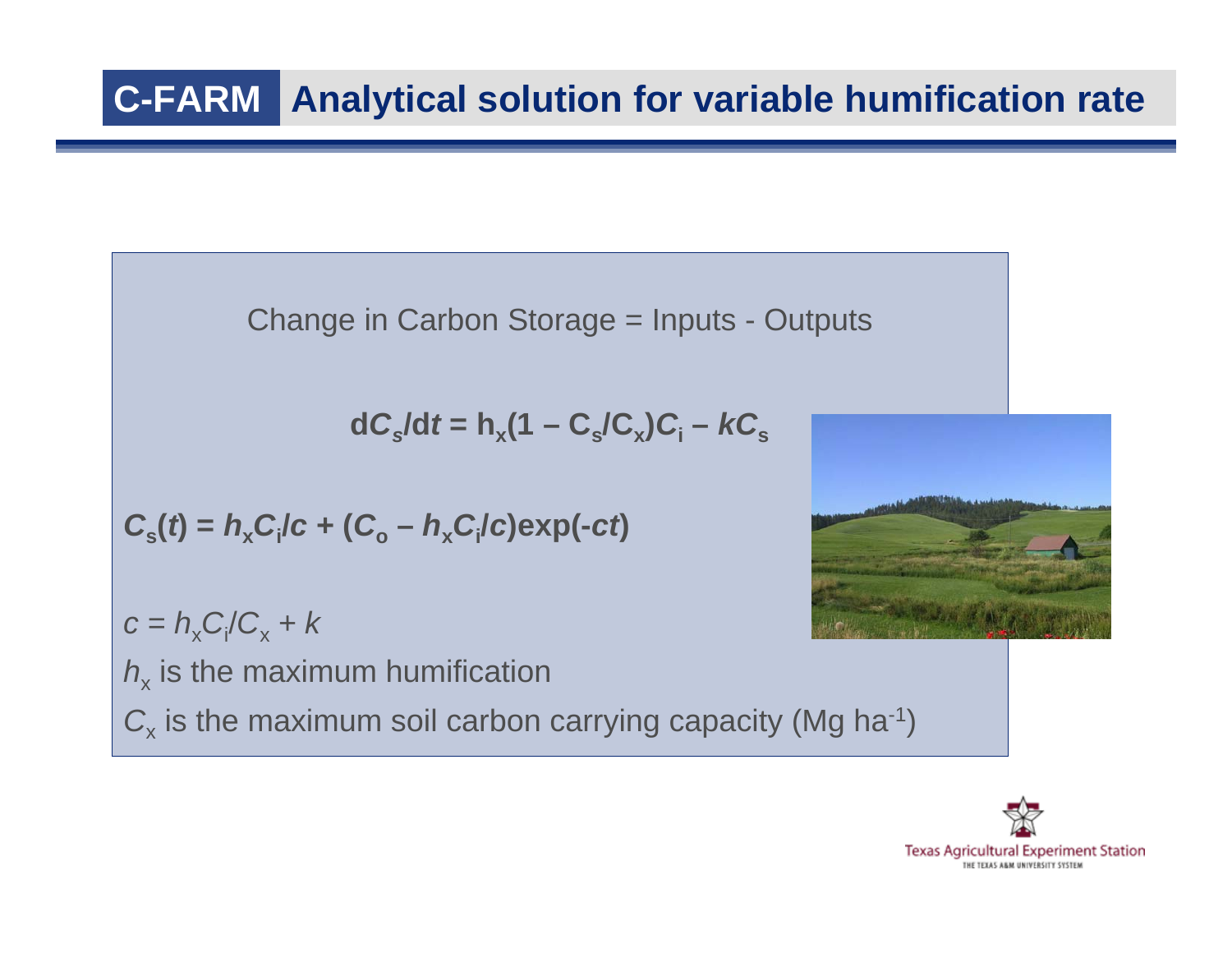### **Analytical solution for variable turnover rate C-FARM**

Change in Carbon Storage = Inputs - Outputs

$$
dC_s/dt = hC_i - k_n(1 + C_s/C_k)C_s
$$

$$
C_{s}(t) = C_{k}[a_{2}A \exp(-k_{n}(a_{2}-a_{1})t-a_{1}]/[1-A \exp(-k_{n}(a_{2}-a_{1})t)]
$$

*a*<sub>1</sub> = - [(1 + (1 + 4*b*)<sup>1/2</sup>] / 2  $a_2 = [(1 + 4b)^{1/2}]$ – 1] / 2  $b = hC_i$  /  $(k_nC_k)$ *A* is an integration constant  $C_{\rm k}$  is a reference soil carbon content (Mg ha<sup>-1</sup>)



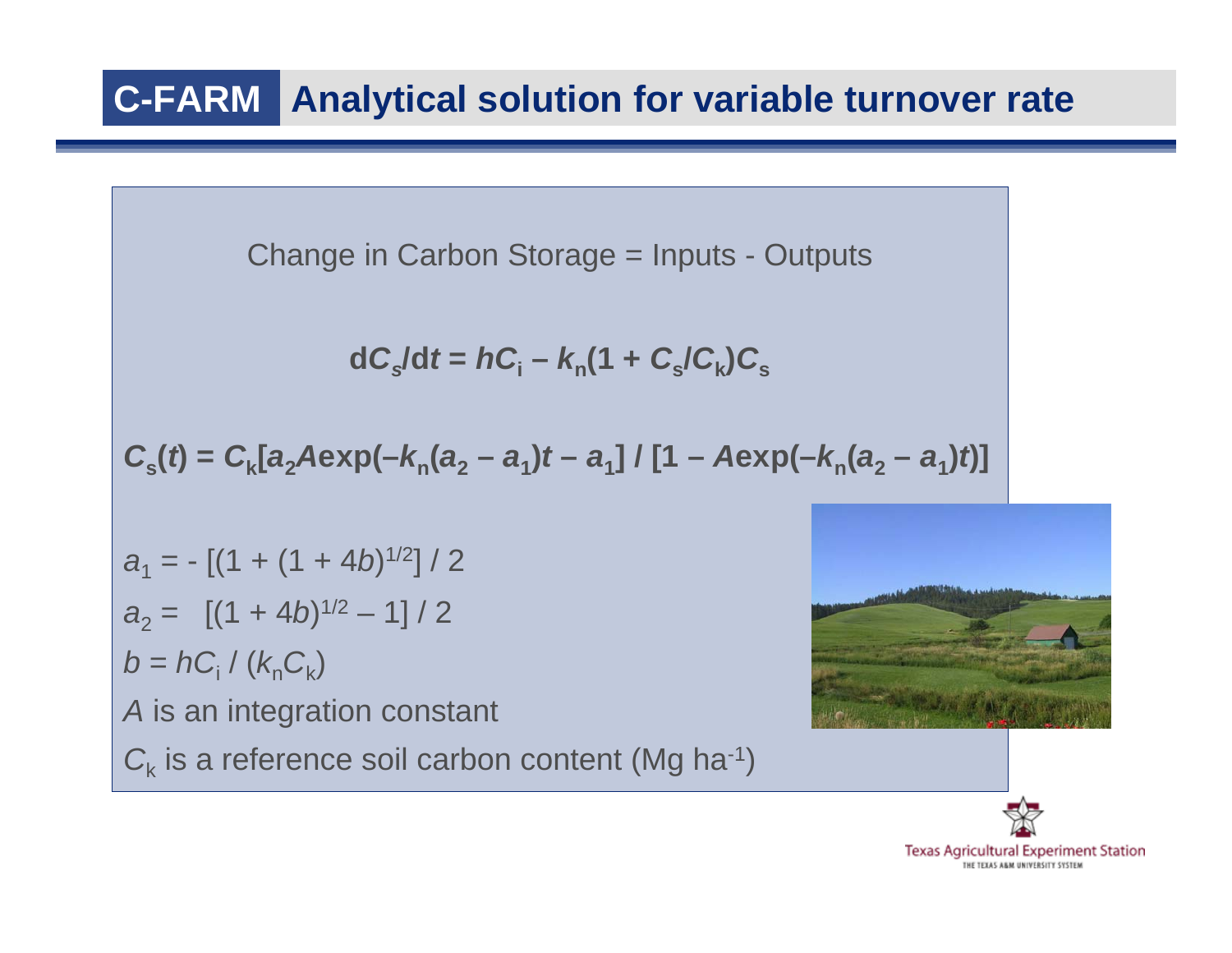## **The core carbon balance equation for each layer C-FARM**

$$
dC_s/dt = hC_i - kC_s
$$

 $h$  = h<sub>c</sub>[1 – (C<sub>s</sub>/C<sub>x</sub>)<sup>n</sup>]  $k = f_e f_t k_x (C_s/C_x)$ <sup>m</sup>C<sub>s</sub>



*h* c depends on soil texture resembling Roth-C

 $\textit{C}_{\textsf{x}}$  depends on soil texture (Hassink and Withmore, 1997)

- $f_{\rho}$ soil temperature and water content factor (energy balance)
- *f*tis a function of tillage tool and number of operations (NRCS)

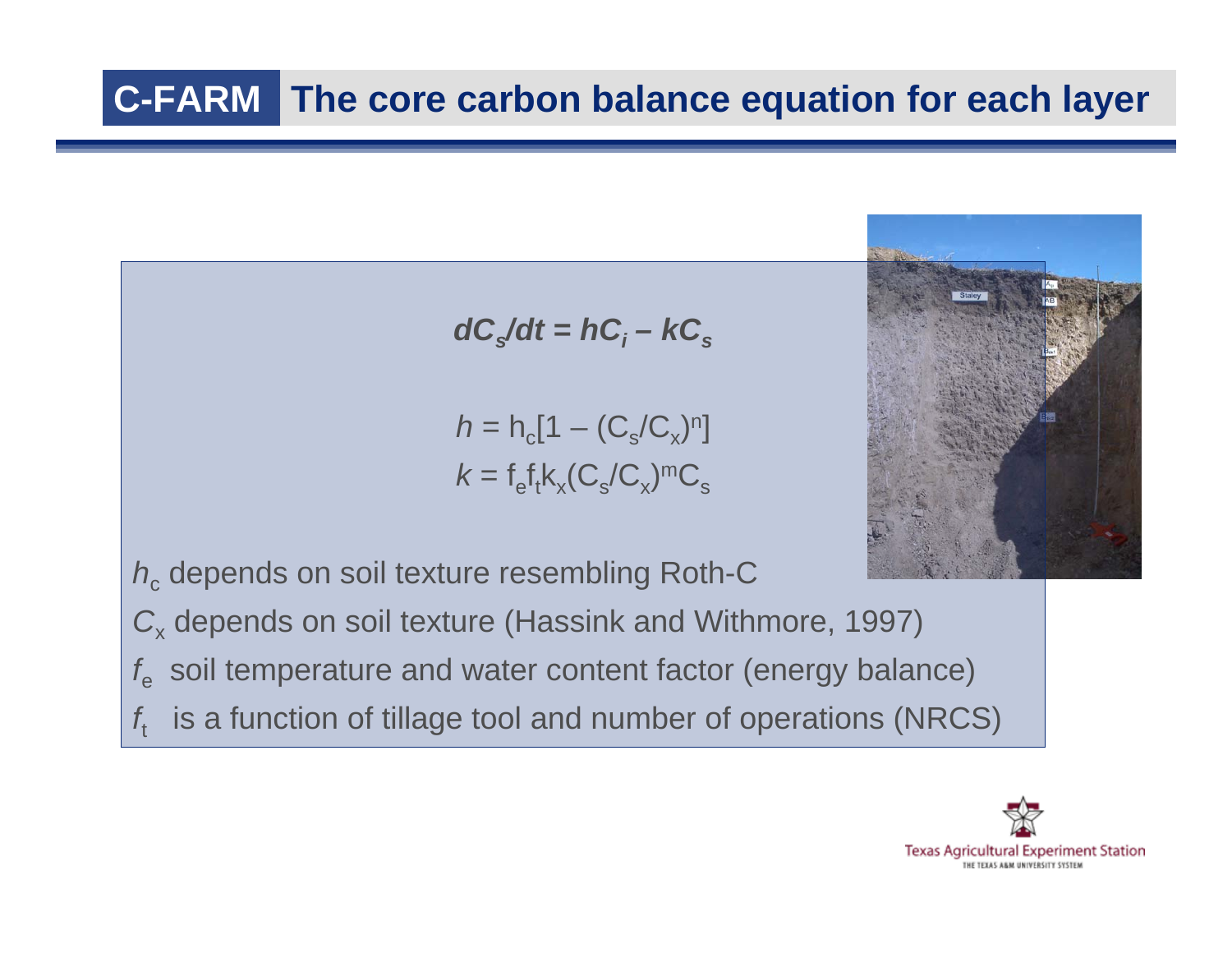## **Input and Output structure and capabilities C-FARM**

### **Inputs**

daily weather

soil texture and organic carbon by layer cropping systems sequence (seeding and maturity dates)

grain yield (max, min, average) for each crop tillage sequence (tools, date, depth of operation)

Irrigation scheme

|                         | <sup>3</sup> for \$2. per yest fund tim bes under tell ASSARE<br>38930037038ペイベースエイは日本サイドま |            |                          |                                                    | AT AT A 2 U C R H H H A N A M 2 U C 2 A A |   |                                   |   | Tues a guestion for look<br>$-$                            |
|-------------------------|--------------------------------------------------------------------------------------------|------------|--------------------------|----------------------------------------------------|-------------------------------------------|---|-----------------------------------|---|------------------------------------------------------------|
|                         | u<br>A                                                                                     | B          |                          | c                                                  | $\overline{D}$                            | Е |                                   | F | G                                                          |
|                         | Inputs and Simulation Control Interface for C-FARM model                                   |            |                          |                                                    |                                           |   |                                   |   |                                                            |
| $\overline{2}$<br>h     | <b>Filename and location</b>                                                               |            |                          | C:\ARK_Research\C-FARM\Pullman.xls                 |                                           |   |                                   |   |                                                            |
| 4                       |                                                                                            |            |                          |                                                    |                                           |   |                                   |   |                                                            |
| $\overline{\mathbf{g}}$ | <b>Simulation Start Year</b>                                                               | 1954       |                          | <b>Export to File</b>                              |                                           |   | Clear All Sheets                  |   |                                                            |
| 6                       | <b>Simulation End Year</b>                                                                 | 1955       | ٠                        |                                                    | Import Settings                           |   |                                   |   | Find Weather F                                             |
| 7                       |                                                                                            |            |                          | <b>Upidate</b>                                     |                                           |   |                                   |   | Use Update for correcting combobox errors or updating crop |
| 8                       | Number of Years in the Rotation                                                            |            | ٠                        |                                                    |                                           |   |                                   |   |                                                            |
| $\overline{9}$          | Crop(s) Planted in Year 1                                                                  | Chrispeas  | $\overline{\phantom{0}}$ | ۳                                                  | Instructions:                             |   | Crops used must be described      |   |                                                            |
| 10                      | Crop(s) Planted in Year 2                                                                  |            | $\overline{ }$           | $\overline{ }$                                     |                                           |   | Two crops can be planted per year |   |                                                            |
| 11                      | Crop(s) Planted in Year 3                                                                  |            | ÷                        | ٠                                                  |                                           |   |                                   |   | Use second slot of the year only for a secon               |
| 12                      | Crop(s) Planted in Year 4                                                                  |            | ٠                        | ٠                                                  |                                           |   |                                   |   | Enter "No Planting Event" for years without                |
| 13                      | Crop(s) Planted in Year 5                                                                  |            | ٠                        | ۰                                                  |                                           |   |                                   |   |                                                            |
| 14                      |                                                                                            |            |                          |                                                    |                                           |   |                                   |   |                                                            |
| 15                      | Describe up to 5 crops in rotation                                                         | Chickpeas: | $\overline{\phantom{a}}$ | $\leftarrow$                                       | $\frac{1}{2}$                             |   | $\bullet$                         |   | Only describ<br>٠                                          |
| 16                      | <b>Average Seeding Date</b>                                                                | 120        |                          |                                                    |                                           |   |                                   |   | <b>Calendar Day</b>                                        |
| 17                      | <b>Average Date of 50% Flowering</b>                                                       | 170        |                          |                                                    |                                           |   |                                   |   | <b>Calendar Day</b>                                        |
| 18                      | <b>Average Maturity Date</b>                                                               | 220        |                          |                                                    |                                           |   |                                   |   | <b>Calendar Day</b>                                        |
| 19                      | <b>Maximum Soil Coverage</b>                                                               | 80         |                          |                                                    |                                           |   |                                   |   | $100\% = 0.01$                                             |
| 20                      | <b>Maximum Rooting Depth</b>                                                               |            |                          |                                                    |                                           |   |                                   |   | Lowest death                                               |
| 21                      | <b>Average expected Yield</b>                                                              | 1000       |                          |                                                    |                                           |   |                                   |   | kalha                                                      |
| 22                      | <b>Maximum expected Yield</b>                                                              | 2000       |                          |                                                    |                                           |   |                                   |   | kaltua                                                     |
| 23                      | Minimum expected Yield                                                                     | 500        |                          |                                                    |                                           |   |                                   |   | koha                                                       |
| $^{24}$                 | Percent of moisture in commercial yield                                                    | 12.0       |                          |                                                    |                                           |   |                                   |   | (0.100)                                                    |
| 25                      |                                                                                            |            |                          |                                                    |                                           |   |                                   |   |                                                            |
| 26                      | <b>Compute adjusted vields</b>                                                             |            |                          | Available with a minimum of three vields per crop. |                                           |   |                                   |   |                                                            |
| 27                      | Use hourly water infiltration                                                              | iv         |                          | Needed for estimation of N2O losses                |                                           |   |                                   |   |                                                            |
| 28                      | Last soil layer for C summaries                                                            | 12         |                          | $(1 - 20)$                                         |                                           |   |                                   |   |                                                            |
|                         | Percent of standing residues at harvest                                                    | 30         |                          | Treated as flat surface residues (0-100)           |                                           |   |                                   |   |                                                            |

TEXA-FOR-METHOD BONNE B **ATION** operations must be in chi ive days if ne **TILLAGE OPERATION** lisk, offset, heavy Cultivator, field v/ spike point Disk, tandem secondary op Drill or air seeder single disk openers 7-10 in sp. Fert applic, surface broadcast **M** 22 22 22 23

### **Outputs**

soil organic carbon evolution by layer / year estimated carbon input estimated humified carbon estimated "respired" carbon water balance



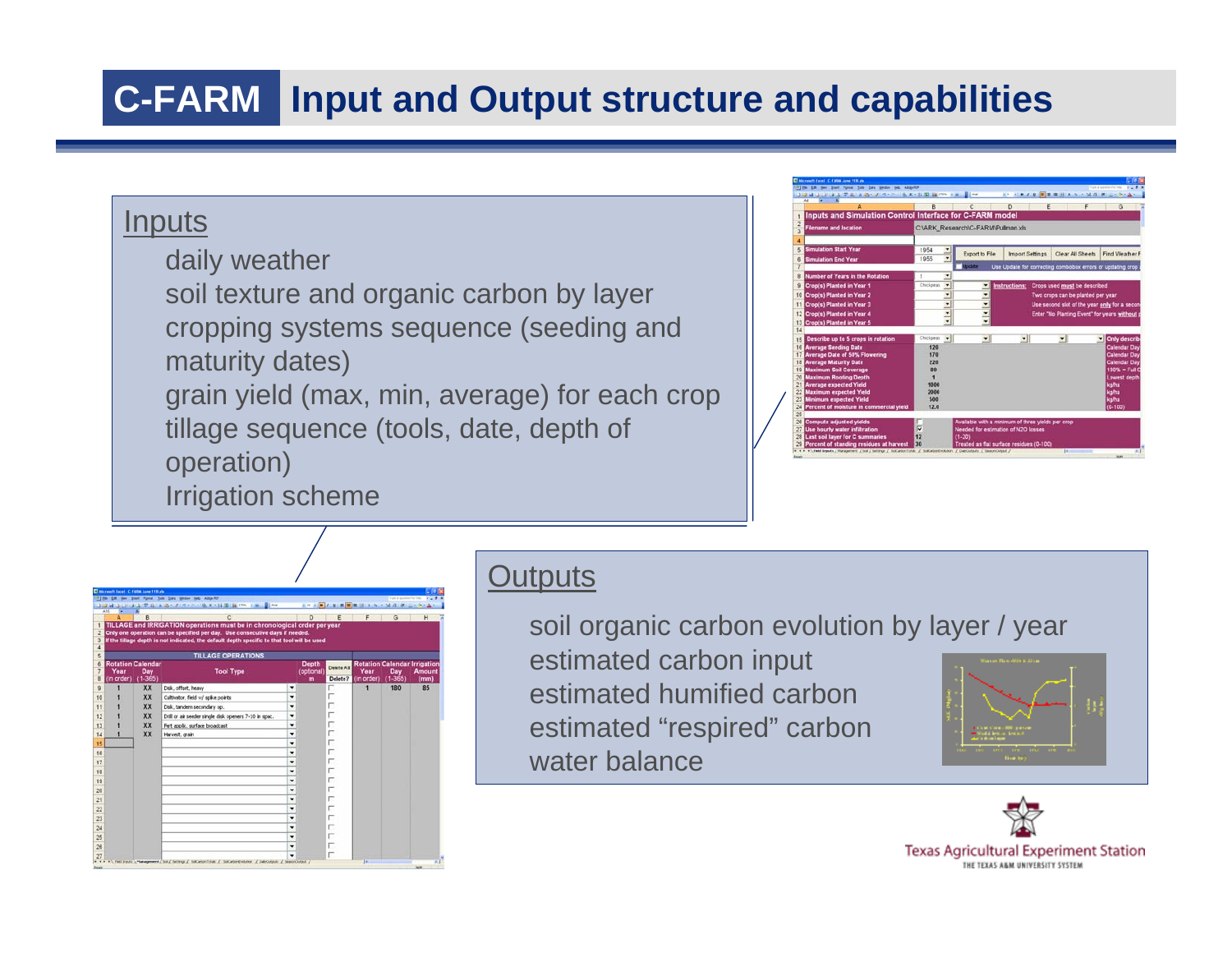### **C-FARMTesting: Pendleton OR summer fallow wheat**

Site: gently to strongly sloping landscape Climate: semi-arid, winter precipitation, dry summer Soils: mixed mesic Typic Haploxeroll (Walla Walla silt loam)

Original vegetation: shrub / sagebrush – grassland





Cropping System: winter wheat / summer fallowSeeding: October / Harvest: July Tillage: moldboard plow in April/May, three operations to control weeds during summer, fertilizer applied 15-cm deep in October, rodweeded before seeding, and seeded 25-cm row with spacing



**Texas Agricultural Experiment Station**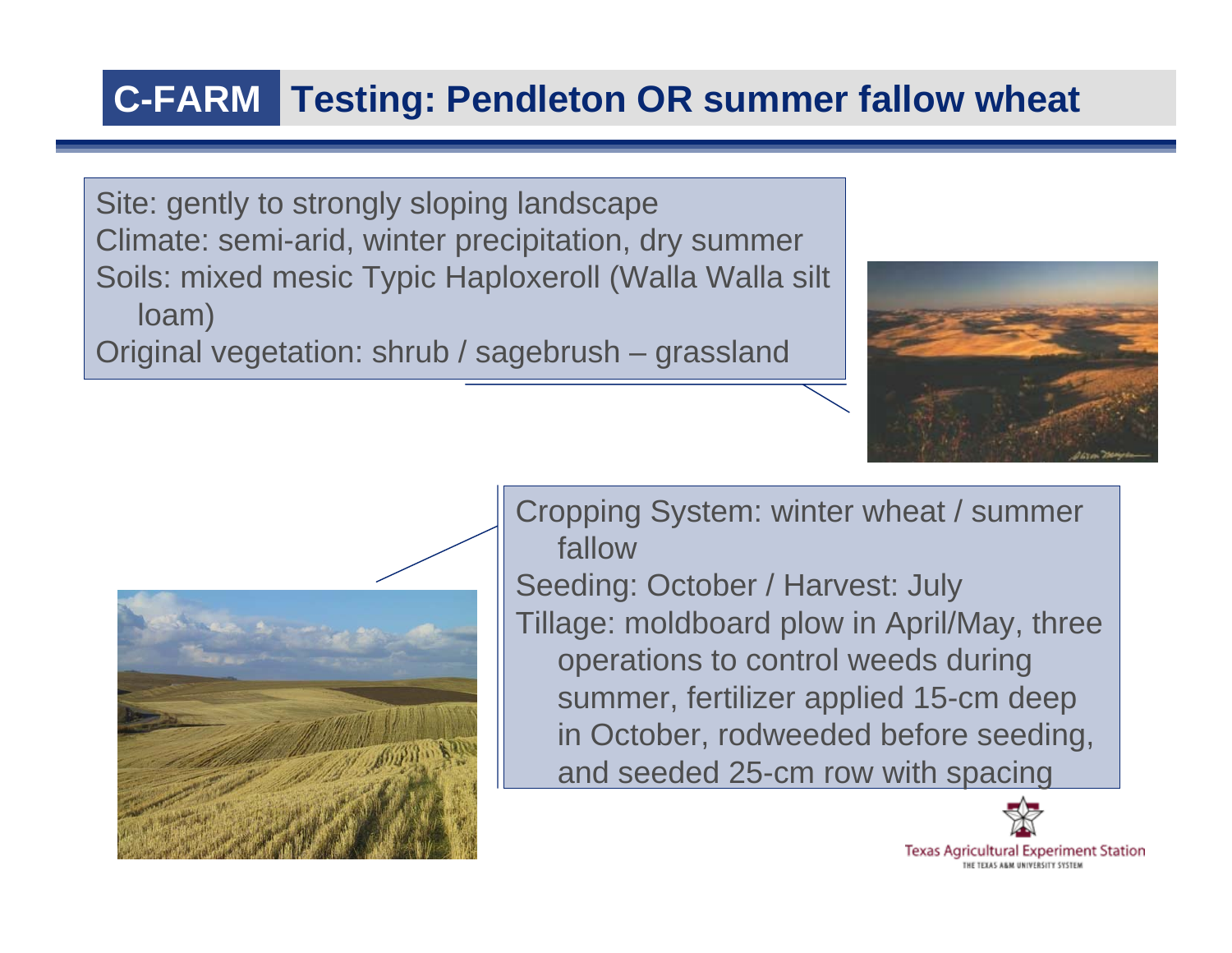## **Testing: Pendleton OR summer fallow wheat C-FARM**







| Obs top 30 cm<br><b>Obs 30 to 60 cm</b> | Treatment: no N input, no residue burn       |      |      |  |  |  |
|-----------------------------------------|----------------------------------------------|------|------|--|--|--|
|                                         |                                              | Obs  | Sim  |  |  |  |
|                                         | Average yield, Mg ha-1                       | 2.62 | 3.09 |  |  |  |
| 4000<br>$\sqrt{2}$                      | Average aboveground<br>carbon input, Mg ha-1 | 0.95 | 0.96 |  |  |  |

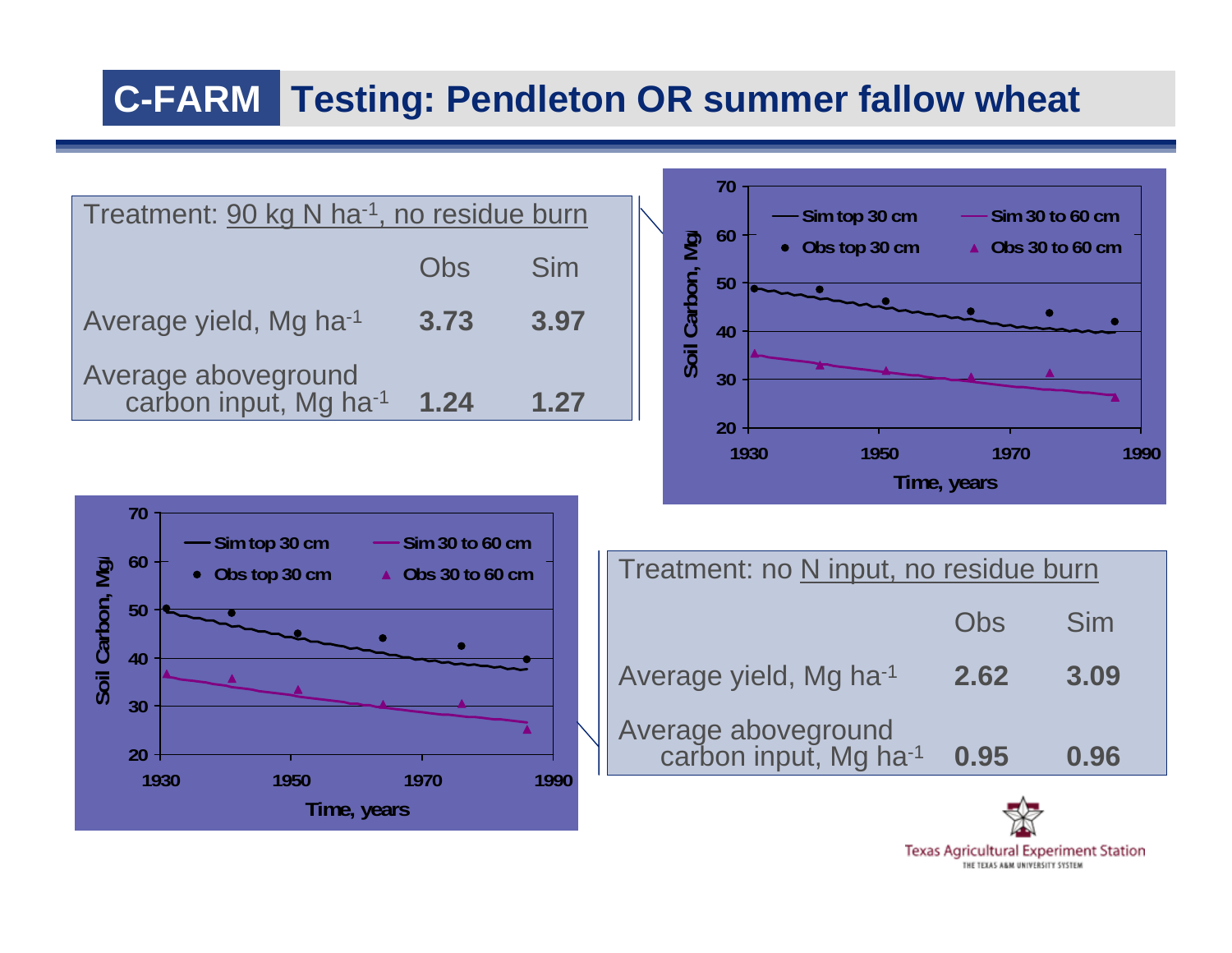### **Testing: Pendleton OR summer fallow wheat C-FARM**

Treatment: 90 kg N ha<sup>-1</sup>, no residue burn

Projected soil carbon evolution from the beginning of agriculture in the area



Likely soil carbon evolution with residue input of 1.8 Mg C ha-1 year-<sup>1</sup> under *conventional tillage* and summer fallow

Likely soil carbon evolution with residue input of 1.8 Mg C ha-1 year-<sup>1</sup> under *notillage* and summer fallow





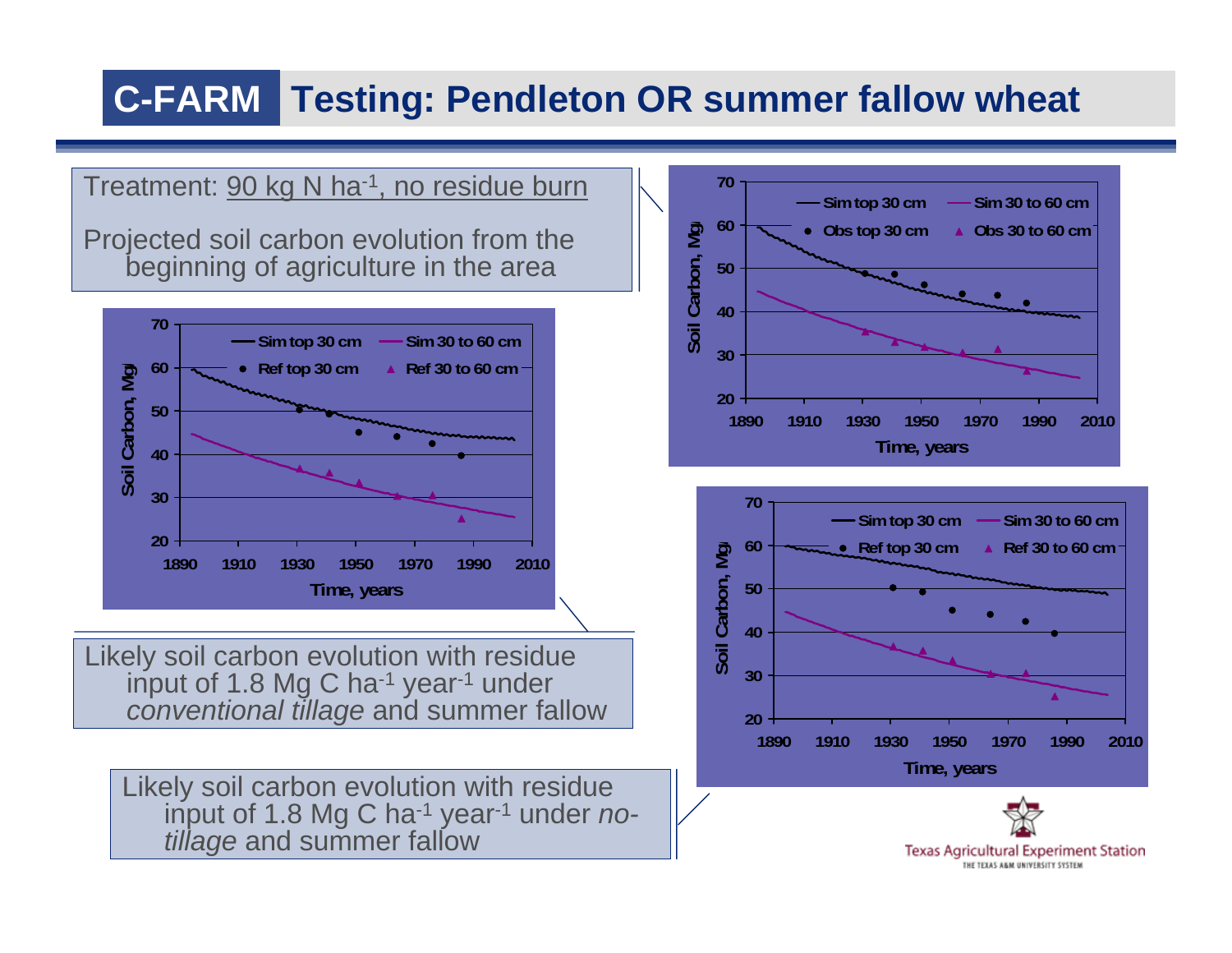#### **Testing: Rothamsted UK continuous wheat C-FARM**

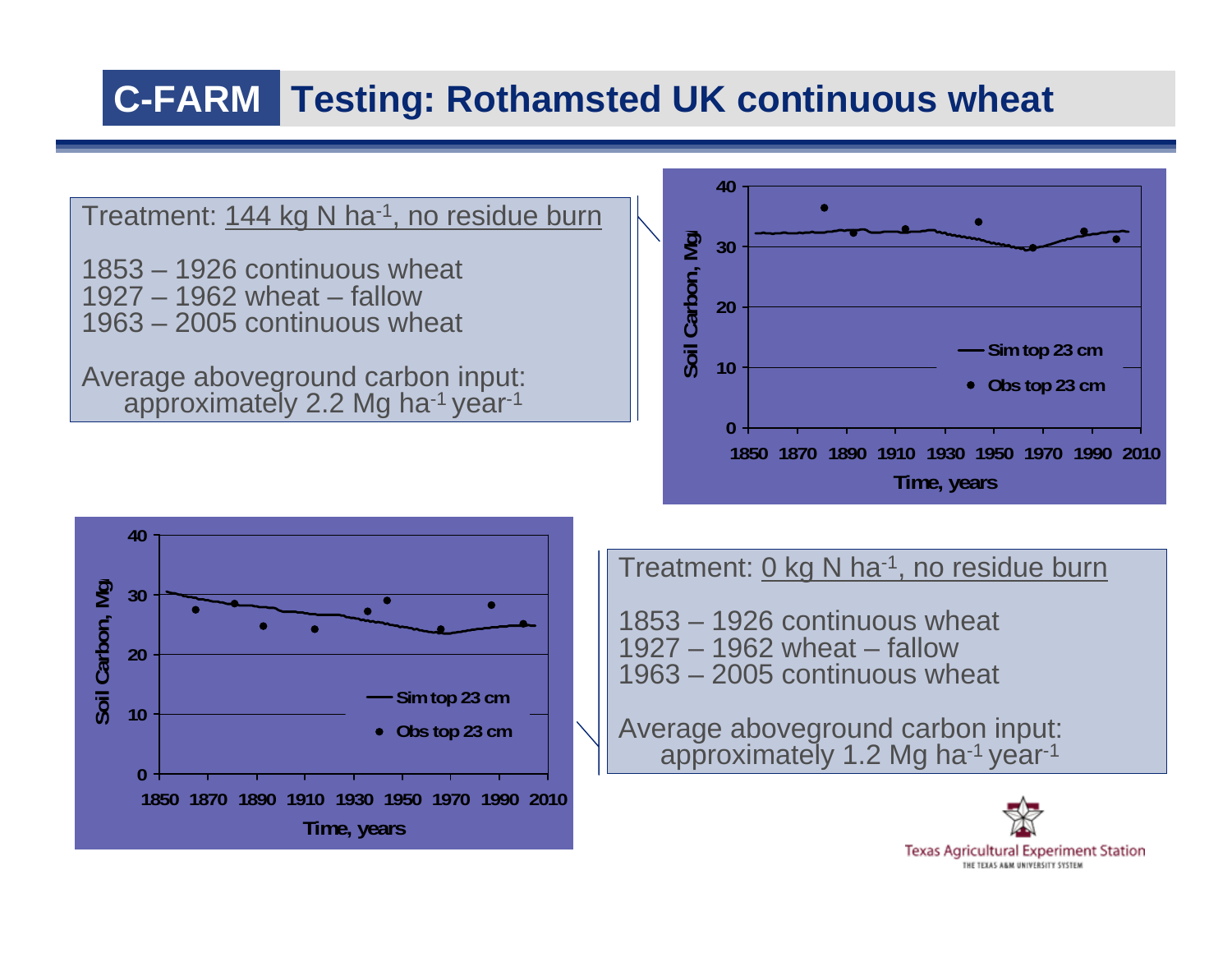#### **Rothamsted: carbon input and tillage system C-FARM**



THE TEXAS ARM UNIVERSITY SYSTEM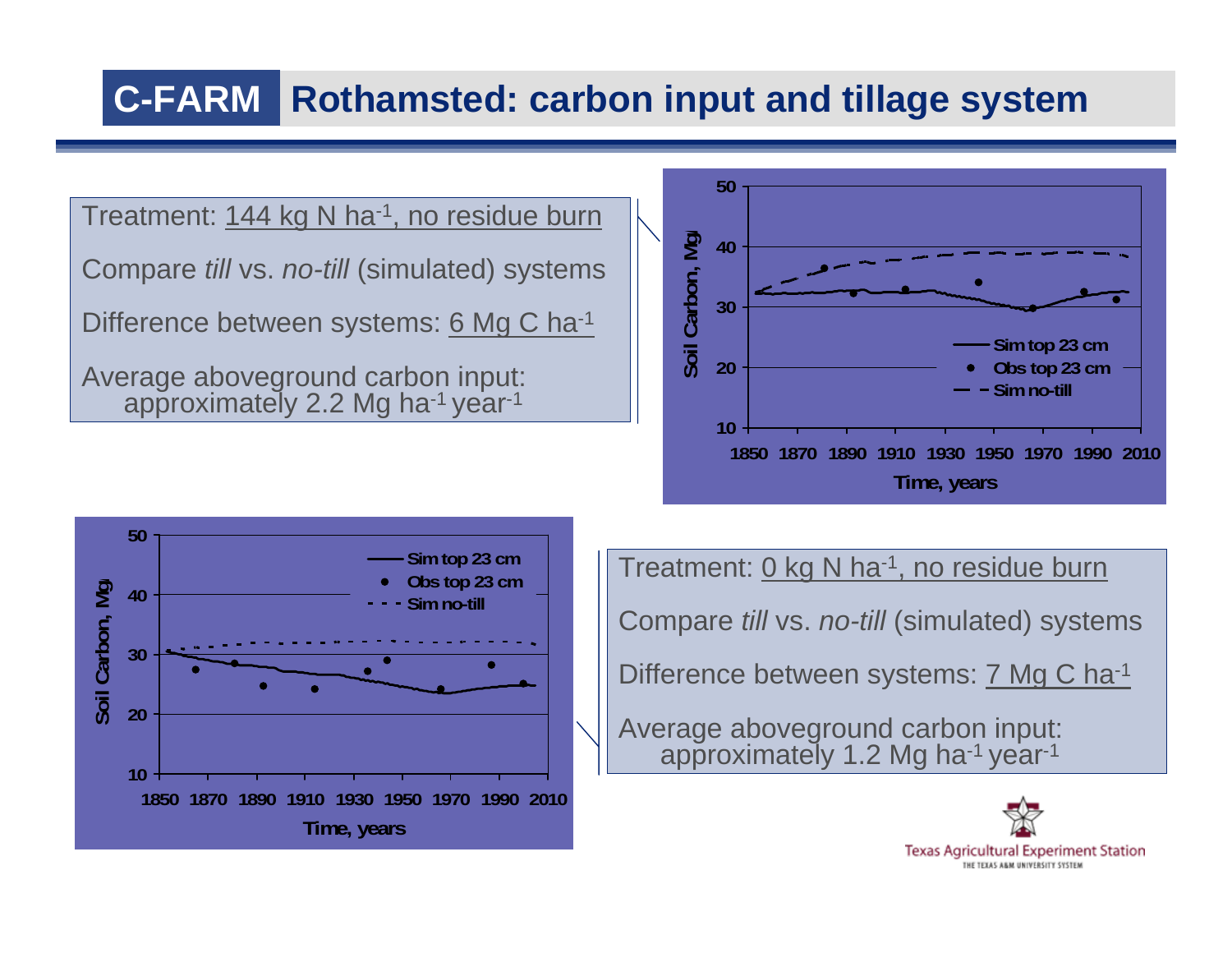## **C-FARM** Concluding Remarks

- $\bullet$ **C-FARM carbon dynamic representation is scientifically sound**
- • **The model has been successfully tested in two environments with different precipitation patterns and management systems**
- $\bullet$ **The representation of tillage effects is tool-specific**
- $\bullet$  **The interface and limited input requirements makes it useful for consultants and farmers, allowing a quick assessment of the soil carbon balance under different management systems**
- $\bullet$  **Future developments:**
	- **simple N balance and estimations of denitrification and nitrous oxide emission**
	- **estimation of erosion**
- $\bullet$ **Stand alone version + web-based simulation capabilities**